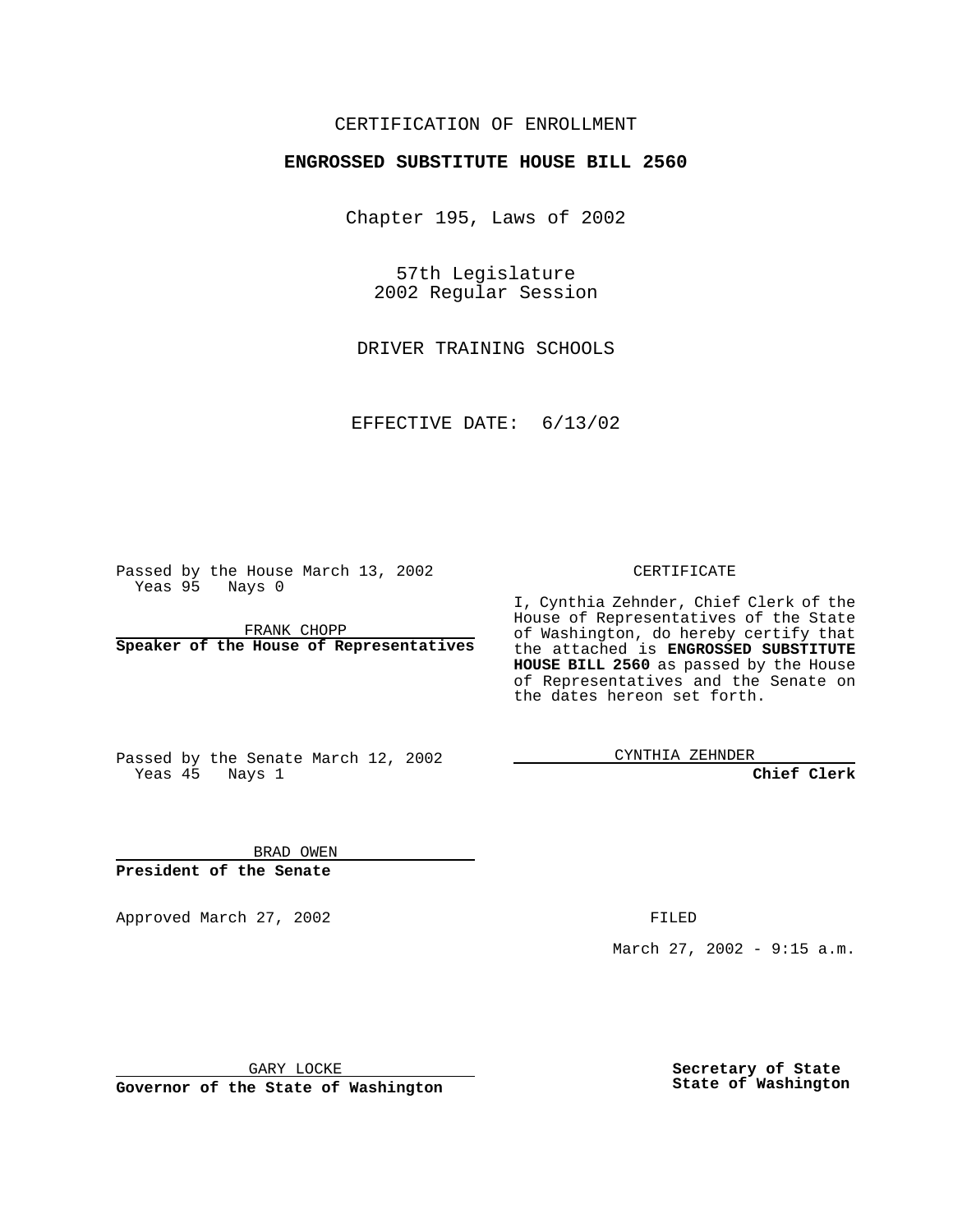## **ENGROSSED SUBSTITUTE HOUSE BILL 2560** \_\_\_\_\_\_\_\_\_\_\_\_\_\_\_\_\_\_\_\_\_\_\_\_\_\_\_\_\_\_\_\_\_\_\_\_\_\_\_\_\_\_\_\_\_\_\_

\_\_\_\_\_\_\_\_\_\_\_\_\_\_\_\_\_\_\_\_\_\_\_\_\_\_\_\_\_\_\_\_\_\_\_\_\_\_\_\_\_\_\_\_\_\_\_

### AS AMENDED BY THE SENATE

Passed Legislature - 2002 Regular Session

#### **State of Washington 57th Legislature 2002 Regular Session**

**By** House Committee on Transportation (originally sponsored by Representatives Quall, O'Brien, Lovick, Mitchell, Clements, Sump, Simpson, Sehlin, Cooper, Delvin, Boldt, Morell, Kessler, Buck, Hankins, Fisher, Armstrong, Mielke, Rockefeller, Haigh, Nixon, Kenney and Jackley)

Read first time . Referred to Committee on .

1 AN ACT Relating to driver training schools; amending RCW 46.20.100, 2 46.20.055, 46.20.070, and 46.82.300; and adding a new section to 3 chapter 46.82 RCW.

4 BE IT ENACTED BY THE LEGISLATURE OF THE STATE OF WASHINGTON:

5 **Sec. 1.** RCW 46.20.100 and 1999 c 274 s 14 are each amended to read 6 as follows:

 (1) **Application**. The application of a person under the age of eighteen years for a driver's license or a motorcycle endorsement must be signed by a parent or guardian with custody of the minor. If the person under the age of eighteen has no father, mother, or guardian, then the application must be signed by the minor's employer.

12 (2) **Traffic safety education requirement**. For a person under the 13 age of eighteen years to obtain a driver's license he or she must meet 14 the traffic safety education requirements of this subsection.

15 (a) To meet the traffic safety education requirement for a driver's 16 license the applicant must satisfactorily complete a traffic safety 17 education course as defined in RCW 28A.220.020 for a course offered by 18 a school district, or as defined by the department of licensing for a 19 course offered by a driver training school licensed under chapter 46.82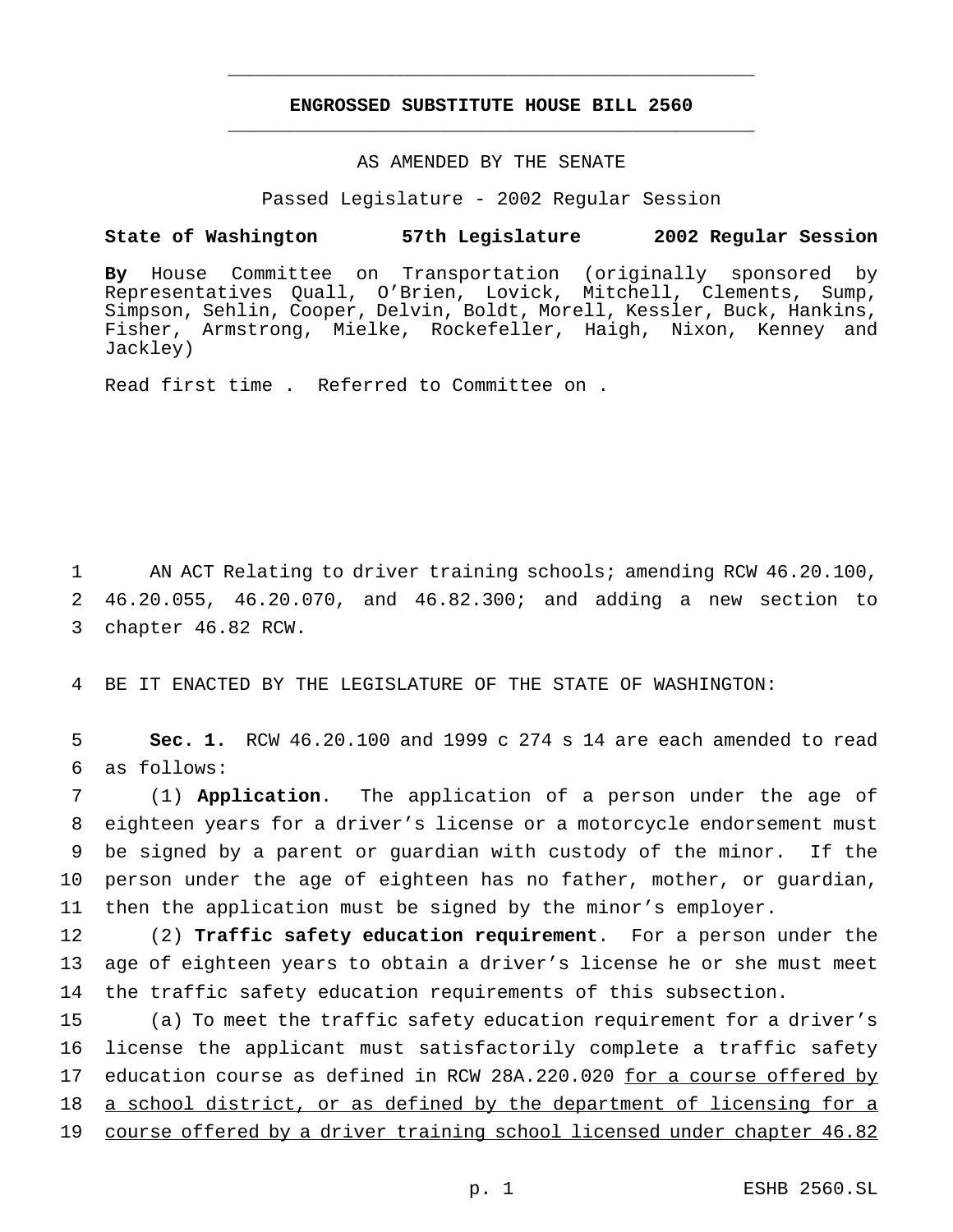1 RCW. The course offered by a school district or an approved private 2 school must meet the standards established by the office of the state 3 superintendent of public instruction. The course offered by a driver 4 training school must meet the standards established by the department of licensing with the advice of the driver instructors' advisory committee, pursuant to RCW 46.82.300. The traffic safety education course may be provided by:

(i) A recognized secondary school; or

 (ii) A ((commercial driving enterprise)) driver training school 10 licensed under chapter 46.82 RCW that is annually approved by the 11 ((office of the superintendent of public instruction)) department of licensing.

 (b) To meet the traffic safety education requirement for a motorcycle endorsement, the applicant must successfully complete a motorcycle safety education course that meets the standards established by the department of licensing.

 (c) The department may waive the traffic safety education requirement for a driver's license if the applicant demonstrates to the department's satisfaction that:

 (i) He or she was unable to take or complete a traffic safety education course;

 (ii) A need exists for the applicant to operate a motor vehicle; and

 (iii) He or she has the ability to operate a motor vehicle in such a manner as not to jeopardize the safety of persons or property.

 The department may adopt rules to implement this subsection (2)(c) in concert with the supervisor of the traffic safety education section of the office of the superintendent of public instruction.

 (d) The department may waive the traffic safety education requirement if the applicant was licensed to drive a motor vehicle or motorcycle outside this state and provides proof that he or she has had education equivalent to that required under this subsection.

 **Sec. 2.** RCW 46.20.055 and 1999 c 274 s 13 are each amended to read as follows:

 (1) **Driver's instruction permit**. The department may issue a driver's instruction permit with a photograph to an applicant who has successfully passed all parts of the examination other than the driving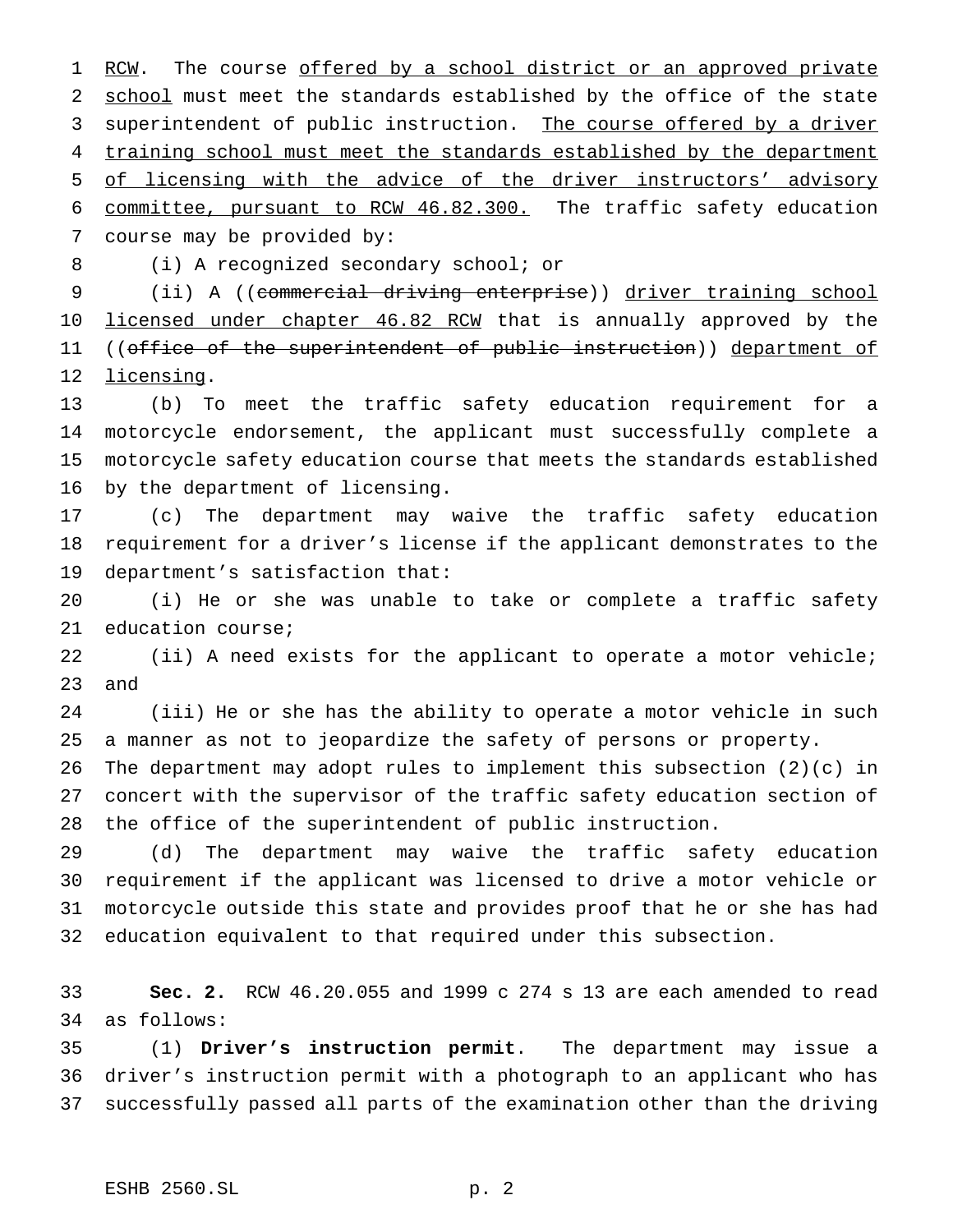test, provided the information required by RCW 46.20.091, paid a five-dollar fee, and meets the following requirements:

(a) Is at least fifteen and one-half years of age; or

(b) Is at least fifteen years of age and:

(i) Has submitted a proper application; and

 (ii) Is enrolled in a traffic safety education program offered, 7 approved, and accredited by the superintendent of public instruction or offered by a driving training school licensed and inspected by the 9 department of licensing under chapter 46.82 RCW, that includes practice driving.

 (2) **Nonphoto permit fee**. An applicant who meets the requirements of subsection (1) of this section other than payment of the five-dollar fee may obtain a driver's instruction permit without a photograph by paying a fee of four dollars.

 (3) **Waiver of written examination for instruction permit**. The department may waive the written examination, if, at the time of application, an applicant is enrolled in:

 (a) A traffic safety education course as defined by RCW 28A.220.020(2); or

 (b) A course of instruction offered by a licensed driver training school as defined by RCW 46.82.280(1).

 The department may require proof of registration in such a course as it deems necessary.

 (4) **Effect of instruction permit**. A person holding a driver's instruction permit may drive a motor vehicle, other than a motorcycle, upon the public highways if:

(a) The person has immediate possession of the permit; and

 (b) An approved instructor, or a licensed driver with at least five years of driving experience, occupies the seat beside the driver.

 (5) **Term of instruction permit**. A driver's instruction permit is valid for one year from the date of issue.

(a) The department may issue one additional one-year permit.

 (b) The department may issue a third driver's permit if it finds after an investigation that the permittee is diligently seeking to improve driving proficiency.

 **Sec. 3.** RCW 46.20.070 and 1999 c 6 s 13 are each amended to read as follows: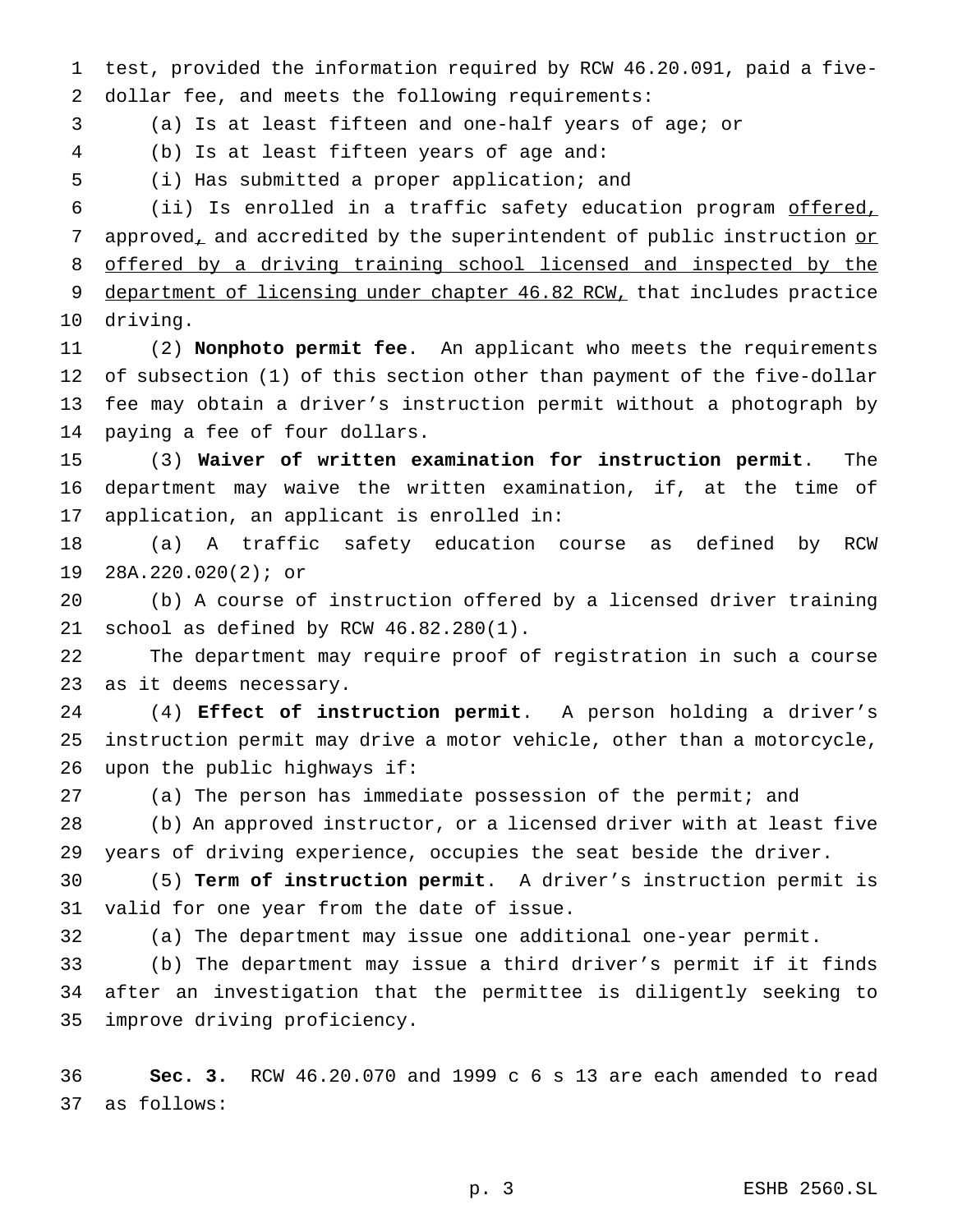(1) **Agricultural driving permit authorized**. The director may issue a juvenile agricultural driving permit to a person under the age of eighteen years if:

 (a) The application is signed by the applicant and the applicant's father, mother, or legal guardian;

 (b) The applicant has passed the driving examination required by RCW 46.20.120;

 (c) The department has investigated the applicant's need for the permit and determined that the need justifies issuance;

 (d) The department has determined the applicant is capable of operating a motor vehicle without endangering himself or herself or 12 other persons and property; and

(e) The applicant has paid a fee of three dollars.

The permit must contain a photograph of the person.

 (2) **Effect of agricultural driving permit**. (a) The permit authorizes the holder to:

 (i) Drive a motor vehicle on the public highways of this state in connection with farm work. The holder may drive only within a 19 restricted farming locality described on the permit; and

 (ii) Participate in the classroom portion of a traffic safety 21 education course authorized under RCW 28A.220.030 or the classroom 22 portion of a traffic safety education course offered by a driver 23 training school licensed and inspected by the department of licensing 24 under chapter 46.82 RCW offered in the community where the holder resides.

 (b) The director may transfer the permit from one farming locality to another. A transfer is not a renewal of the permit.

 (3) **Term and renewal of agricultural driving permit**. An agricultural driving permit expires one year from the date of issue.

 (a) A person under the age of eighteen who holds a permit may renew the permit by paying a three-dollar fee.

 (b) An agricultural driving permit is invalidated when a permittee attains age eighteen. In order to drive a motor vehicle on a highway he or she must obtain a motor vehicle driver's license under this chapter.

 (4) **Suspension, revocation, or cancellation**. The director has sole discretion to suspend, revoke, or cancel a juvenile agricultural driving permit if: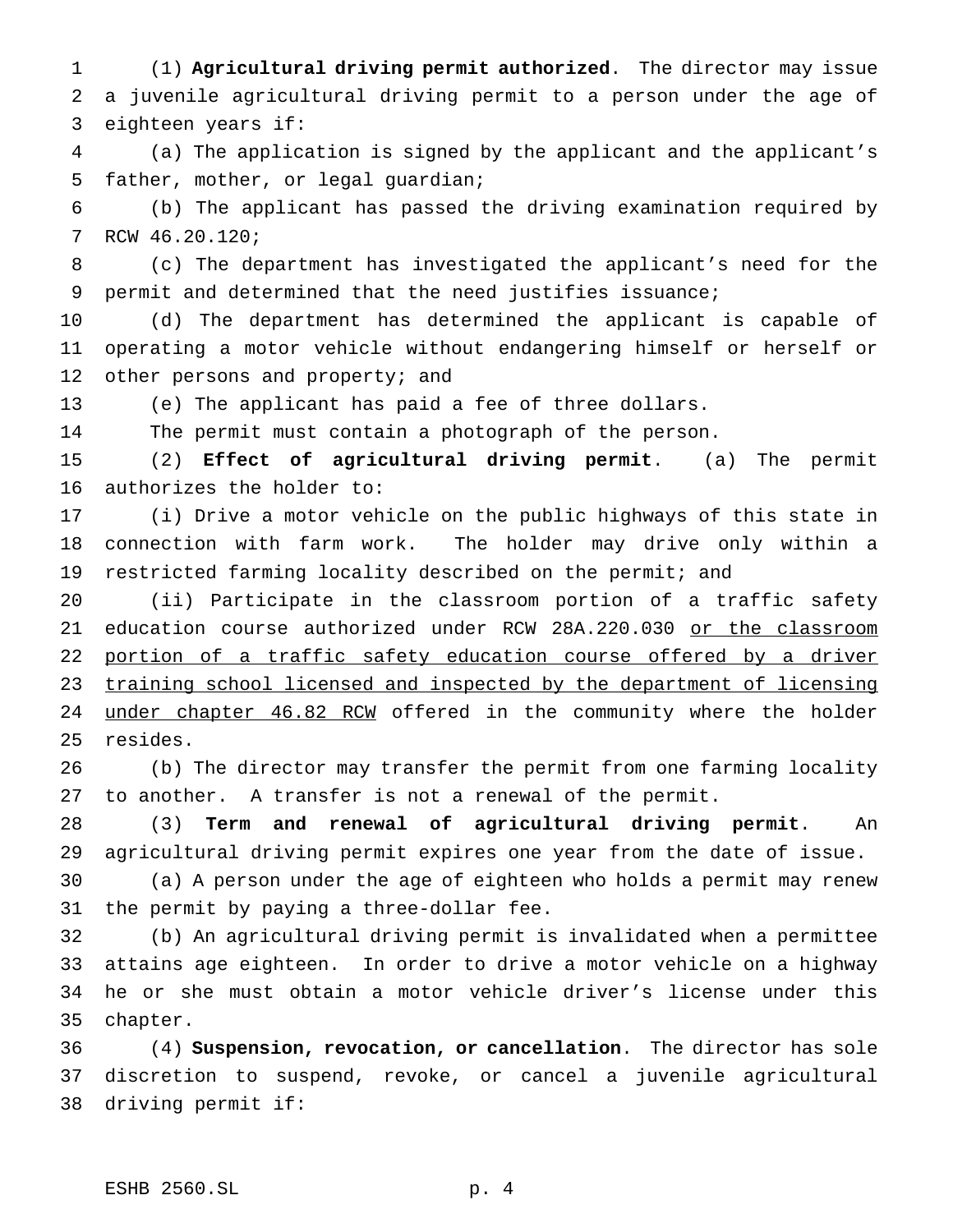(a) The permittee has been found to have committed an offense that requires mandatory suspension or revocation of a driver's license; or (b) The director is satisfied that the permittee has violated the permit's restrictions.

 NEW SECTION. **Sec. 4.** A new section is added to chapter 46.82 RCW to read as follows:

 (1) Persons instructing students under eighteen years of age are required to have a background check through the Washington state patrol criminal identification system and through the federal bureau of investigation. The background check shall also include a fingerprint check using a fingerprint card.

 (2) The cost of the background check shall be paid by the instructor.

 (3) The department may waive the background check for any applicant who has had a background check within two years before applying to become an instructor.

 **Sec. 5.** RCW 46.82.300 and 1984 c 287 s 93 are each amended to read as follows:

 (1) The director shall be assisted in the duties and responsibilities of this chapter by the driver instructors' advisory committee, consisting of five members. Members of the advisory committee shall be appointed by the director for two-year terms and shall consist of a representative of the driver training schools, a representative of the driving instructors (who shall not be from the same school as the school member), a representative of the superintendent of public instruction, a representative of the department of licensing, and a representative from the Washington state traffic safety commission. Members shall be reimbursed for travel expenses in accordance with RCW 43.03.050 and 43.03.060. A member who is receiving a salary from the state shall not receive compensation other than travel expenses incurred in such service.

 (2) The advisory committee shall meet at least semiannually and shall have additional meetings as may be called by the director. The director or the director's representative shall attend all meetings of the advisory committee and shall serve as chairman.

(3) Duties of the advisory committee shall be to: